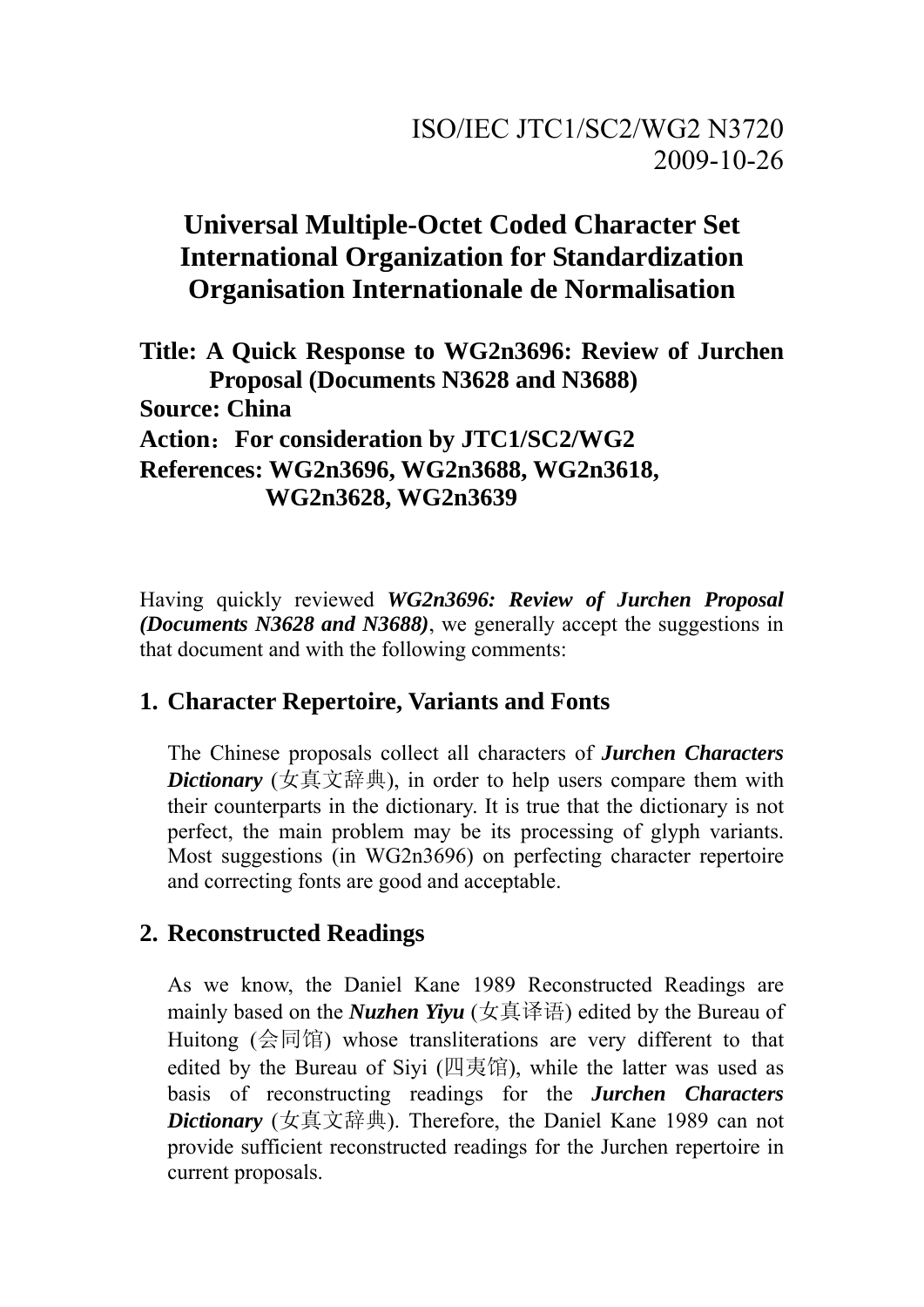#### **3. Character Names**

We agree to provide individual names for Jurchen characters. We agree that some symbols used by Jin Guangping are not convenient for foreign scholars, thus symbols which are widely accepted can be used for character names, as suggested. But, there are too many same symbols introduced in *WG2n3696* to reflect reading differences, i.e., readers can not pronounce Jurchen characters correctly according to their alphabetic spelling. We would like improve them as the following:

 $\varepsilon$ =ee ə=ae ï=ii  $d = dz$  $dz = dzy$  $d\overline{x}$ =j  $c=c$  $f = sh$  $tc = ts$  $t =zh$  $\eta = ng$  $q = g$ 

Note: Some of the errors of Jin Guangping's reconstruction mentioned in *WG2n3696* are clerical errors, others are introduced because of shortage of knowledge on ancient Chinese readings. At all, it is a learned issue. For Jurchen characters encoding, we have to work on the basis of existing works before new achievement reached.

## **4. Radicals and Duplicated Characters**

We need more time to check them one by one.

## **5. Other comments in WG2n3696**

We need more time to review other comments, especially to check the character positions in pages of *Jurchen Characters Dictionary* (女真 文辞典) listed in *WG2n3696*.

### **Conclusion**

We agree that the proposal on Jurchen Characters should be made